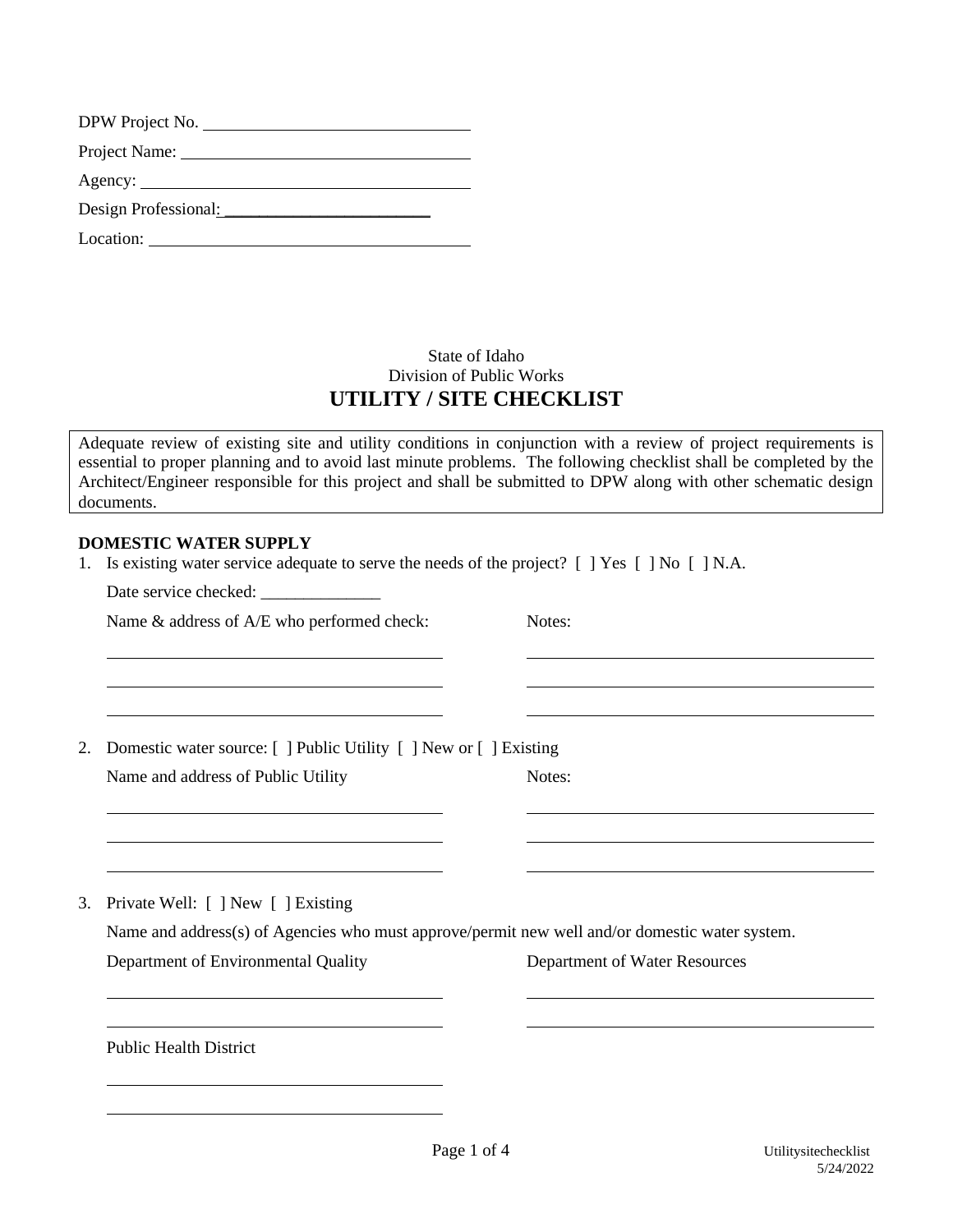# **FIRE PROTECTION WATER**

- 1. Is project or any portion required to have fire protection system? [ ] Yes [ ] No
- 2 Distance to nearest fire hydrant? \_\_\_\_\_\_\_ ft. Has fire flow been tested? [ ] Yes [ ] No If yes, what is fire flow? \_\_\_\_\_\_\_\_ gpm. Is this adequate to meet project needs? [ ]Yes [ ] No
- 3. Has project been reviewed with the State Fire Marshal? [ ] Yes [ ] No. Date Reviewed \_\_\_\_\_\_\_\_\_ Names of those present at review

### **FIRE ALARM**

- 1. Does the facility have an existing fire alarm? [ ] Yes [ ] No
- 2. If yes, does it need to be upgraded/replaced? [ ] Yes [ ] No
- 3. If no, has this been confirmed by the State Fire Marshal? [ ] Yes [ ] No

# **ELECTRICAL SERVICE**

- 1. Is electrical service adequate for project scope? [ ] Yes [ ] No [ ] N.A. Name of electrical engineer who checked service. Date checked:
- 2. Is new electrical service required? [ ] Yes [ ] No [ ] N.A.

If yes, approximate distance required to extend new service: \_\_\_\_\_\_\_\_\_ feet

3. Name of power company serving project:

# **TELECOMMUNICATIONS**

1. Is access to telecommunications services available? [ ] Yes [ ] No

If yes, identify location of the source. \_\_\_\_\_\_\_\_\_\_\_\_\_\_\_\_\_\_\_\_\_\_\_\_\_\_\_\_\_\_\_\_\_\_\_\_\_\_\_\_\_\_\_\_\_\_\_\_\_\_

- 2. Name of the service provider for the area: \_\_\_\_\_\_\_\_\_\_\_\_\_\_\_\_\_\_\_\_\_\_\_\_\_\_\_\_\_\_\_\_\_\_\_\_\_\_\_\_\_\_\_\_\_\_
- 3. If no, how will services be secured? \_\_\_\_\_\_\_\_\_\_\_\_\_\_\_\_\_\_\_\_\_\_\_\_\_\_\_\_\_\_\_\_\_\_\_\_\_\_\_\_\_\_\_\_\_\_\_\_\_\_\_

#### **SEWER**

- 1. Is sewer system? [ ] New [ ] Existing If existing, does sewer system have capacity for the added load of this project? [ ] Yes [ ] No
- 2. If a private sewer system, how is sewage treated? [ ] Septic tank w/ drain field [ ] other if other describe system.

Has system been reviewed/approved/permitted? [ ] Yes [ ] No

Name and address(s) of approving agency:

Public Health District Department of Environmental Quality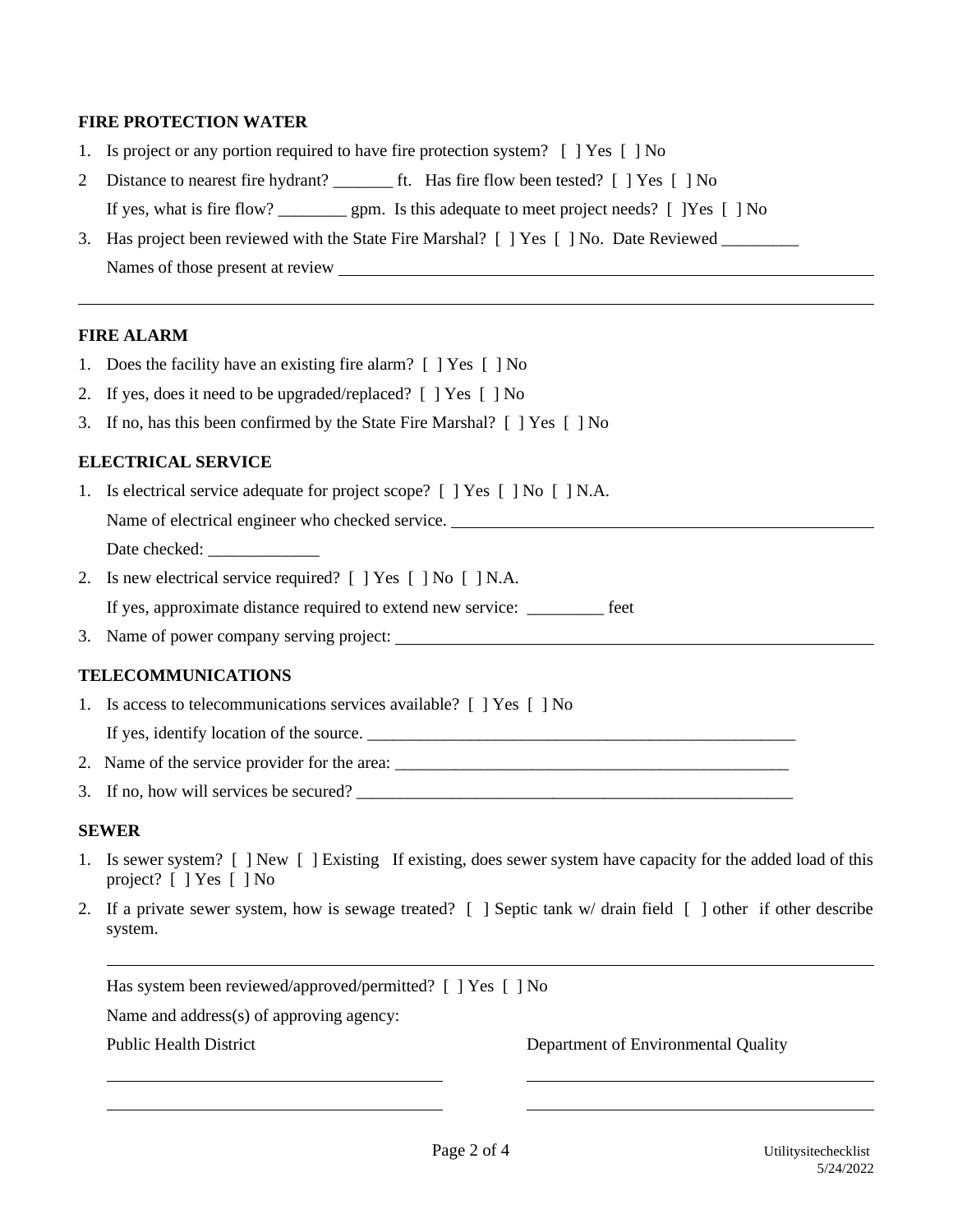### **IRRIGATION WATER**

- 1. Will irrigation water be needed? [ ] Yes [ ] No
- 2. Is there an available source? [ ] Yes [ ] No

Location: \_\_\_\_\_\_\_\_\_\_\_\_\_\_\_\_\_\_\_\_\_\_\_\_\_\_\_\_\_\_\_\_\_\_\_\_\_\_\_\_\_\_\_\_\_\_\_\_\_\_\_\_\_\_\_\_\_\_\_\_\_\_\_\_\_\_\_\_\_\_\_\_

### **FUEL/HEAT**

1. Source? [ ] Natural gas, [ ] Electric, [ ] Propane, [ ] Coal, [ ] Fuel oil, [ ] Other If other explain

Is system?  $\lceil \cdot \rceil$  hew  $\lceil \cdot \rceil$  existing If existing, is it adequate for scope of project?  $\lceil \cdot \rceil$  Yes  $\lceil \cdot \rceil$  No

2. Has providing utility reviewed project scope and requirements? [ ] Yes [ ] No

### **SITE FLOODPLAIN**

Check if site is located within a floodplain. See floodplain locations at: <https://maps.idwr.idaho.gov/agol/IdahoFloodHazard/>

- 1. Is site located in the floodplain? [ ] Yes [ ] No
- 2. Is site located in the flood way? [ ] Yes [ ] No (If yes, a Hydrologic & Hydraulic Analysis & No-Rise Certification is required.)
- 3. If item 1 or 2 is yes, contact the city/county where the site is located. Is a Floodplain Development Permit needed? [ ] Yes [ ] No

If no, explain why.

4. Consult with State Floodplain Coordinator (as needed) (IDWR) 208-287-4928

### **SITE ACCESS**

1. Have curb cut/entrance requirements been reviewed and approved by City/Highway District having oversight responsibility? [ ] Yes [ ] No

Comments:

2. Name and address of reviewing agency: